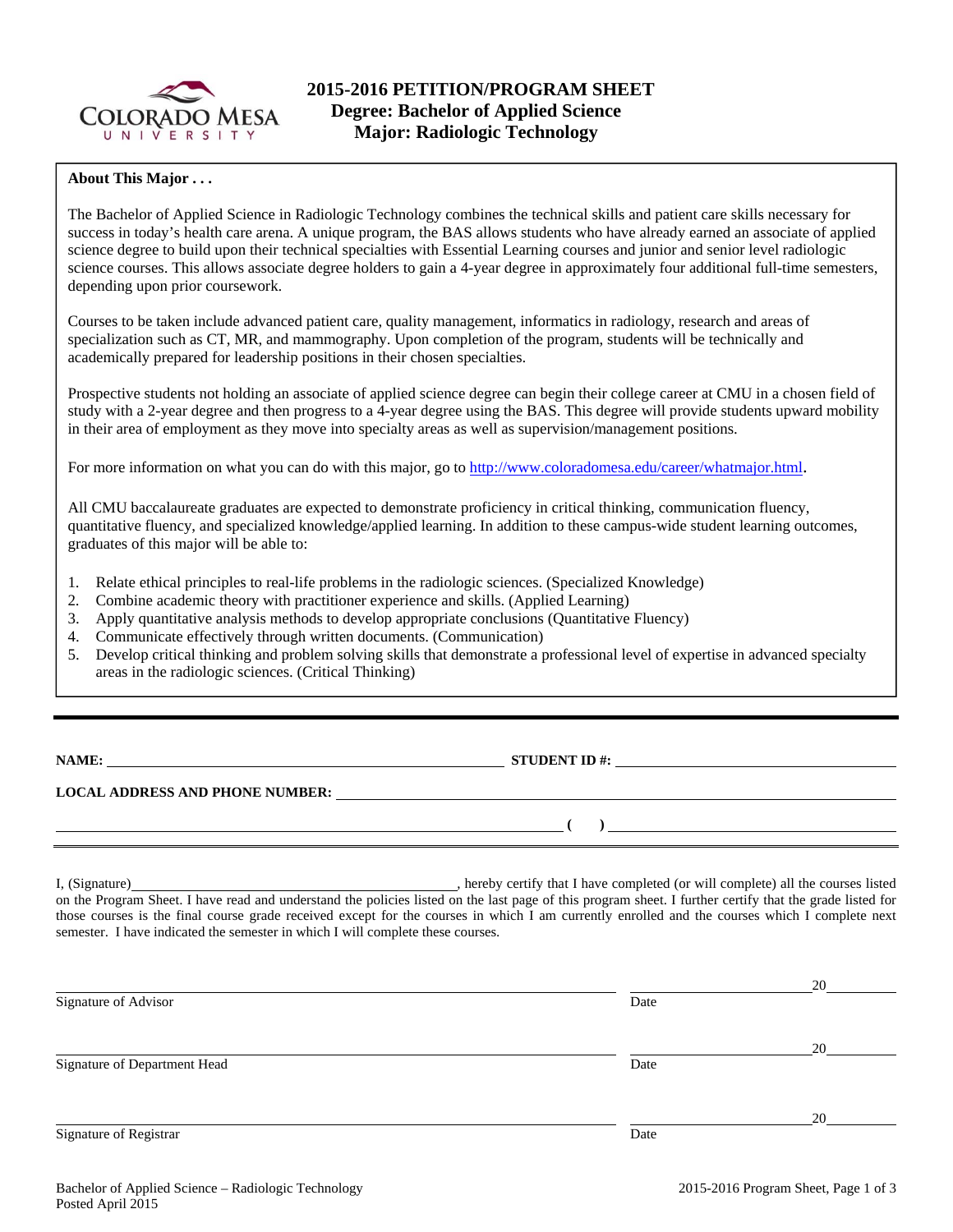## **DEGREE REQUIREMENTS:**

- An AAS in Radiologic Technology from an accredited college must be held by students entering this program. Please note the special requirement section on page 3.
- Students must earn 120 semester hours total and meet the acade residency requirements to earn a baccalaureate degree at Colora Mesa University. (Students must complete a minimum of 30 of last 60 hours of credit at CMU, with at least 15 semester hours in major discipline courses numbered 300 or higher).
- 33 upper division credits (A minimum of 15 taken at the 300-40 course levels within the major at CMU). 2.00 cumulative GPA higher in all CMU coursework.
- 2.00 cumulative GPA or higher in coursework toward the major content area.
- Pre-collegiate courses (usually numbered below 100) cannot be used for graduation.
- A student must follow the CMU graduation requirements either from 1) the program sheet for the major in effect at the time the student officially declares a major; or 2) a program sheet for the major approved for a year subsequent to the year during which student officially declares the major and is approved for the stud by the department head. Because a program may have requirements specific to the degree, the student should check with the faculty advisor for additional criteria. It is the student's responsibility to be aware of, and follow, all requirements for the degree being pursued. Any exceptions or substitutions must be approved by student's faculty advisor and Department Head.
- When filling out the program sheet a course can be used only on
- Essential Learning Capstone should be completed between 45 a 75 hours.
- See the "Undergraduate Graduation Requirements" in the catalog for additional graduation information.

| Course No Title |                                                                                                                                                                                                                                |   | Sem.hrs Grade Term/Trns |
|-----------------|--------------------------------------------------------------------------------------------------------------------------------------------------------------------------------------------------------------------------------|---|-------------------------|
|                 | <b>English</b> (6 semester hours, must receive a grade of "C" or better and<br>must be completed by the time the student has 60 semester hours.)<br><b>ENGL 111 English Composition</b><br><b>ENGL 112 English Composition</b> | 3 |                         |

**Natural Sciences** (7 semester hours, one course must include a lab) \_\_\_\_\_\_ \_\_\_\_ \_\_\_\_\_\_\_\_\_\_\_\_\_\_\_\_\_\_\_\_\_\_\_\_ \_\_\_\_ \_\_\_\_\_ \_\_\_\_\_\_\_\_

\_\_\_\_\_\_ \_\_\_\_ \_\_\_\_\_\_\_\_\_\_\_\_\_\_\_\_\_\_\_\_\_\_\_\_ \_\_\_\_ \_\_\_\_\_ \_\_\_\_\_\_\_\_

\_\_\_\_\_\_ \_\_\_\_ \_\_\_\_\_\_\_\_\_\_\_\_\_\_\_\_\_\_\_\_\_\_\_\_ \_\_\_\_ \_\_\_\_\_ \_\_\_\_\_\_\_\_ \_\_\_\_\_\_ \_\_\_L \_\_\_\_\_\_\_\_\_\_\_\_\_\_\_\_\_\_\_\_\_\_\_\_ \_\_\_\_ \_\_\_\_\_ \_\_\_\_\_\_\_\_

| An AAS in Radiologic Technology from an accredited college<br>must be held by students entering this program. Please note the                                                          | <b>History</b> (3 semester hours)                                                                                                  |
|----------------------------------------------------------------------------------------------------------------------------------------------------------------------------------------|------------------------------------------------------------------------------------------------------------------------------------|
| special requirement section on page 3.                                                                                                                                                 | <b>HIST</b>                                                                                                                        |
| Students must earn 120 semester hours total and meet the academic<br>٠<br>residency requirements to earn a baccalaureate degree at Colorado                                            | Fine Arts (3 semester hours)                                                                                                       |
| Mesa University. (Students must complete a minimum of 30 of the                                                                                                                        |                                                                                                                                    |
| last 60 hours of credit at CMU, with at least 15 semester hours in                                                                                                                     |                                                                                                                                    |
| major discipline courses numbered 300 or higher).<br>33 upper division credits (A minimum of 15 taken at the 300-400<br>course levels within the major at CMU). 2.00 cumulative GPA or | <b>WELLNESS REQUIREMENT</b> (2 semester hours)<br><b>KINE 100</b><br>Health and Wellness<br>KINA 1<br>1                            |
| higher in all CMU coursework.<br>2.00 cumulative GPA or higher in coursework toward the major<br>٠                                                                                     |                                                                                                                                    |
| content area.                                                                                                                                                                          |                                                                                                                                    |
| Pre-collegiate courses (usually numbered below 100) cannot be<br>٠<br>used for graduation.                                                                                             | <b>ESSENTIAL LEARNING CAPSTONE</b> (4 semester hours)<br>Maverick Milestone<br><b>ESSL 290</b><br>(see English & math pre-reqs) 3  |
| ٠<br>A student must follow the CMU graduation requirements either                                                                                                                      | Essential Speech (co-requisite) 1<br><b>ESSL 200</b>                                                                               |
| from 1) the program sheet for the major in effect at the time the                                                                                                                      |                                                                                                                                    |
| student officially declares a major; or 2) a program sheet for the                                                                                                                     | <b>B.A.S. RADIOLOGIC TECHNOLOGY MAJOR</b>                                                                                          |
| major approved for a year subsequent to the year during which the                                                                                                                      | <b>REQUIREMENTS</b>                                                                                                                |
| student officially declares the major and is approved for the student                                                                                                                  | (24 semester hours)                                                                                                                |
| by the department head. Because a program may have requirements                                                                                                                        |                                                                                                                                    |
| specific to the degree, the student should check with the faculty                                                                                                                      | <b>FOUNDATION COURSES</b> (11 semester hours)                                                                                      |
| advisor for additional criteria. It is the student's responsibility to                                                                                                                 | STAT 200 Probability and Statistics<br>3                                                                                           |
| be aware of, and follow, all requirements for the degree being                                                                                                                         | BIOL 210 Anatomy and Physiology II<br>3                                                                                            |
| pursued. Any exceptions or substitutions must be approved by the                                                                                                                       | BIOL 210L Anatomy and Physiology II Lab 1                                                                                          |
| student's faculty advisor and Department Head.                                                                                                                                         | BIOL 241 Pathophysiology<br>4                                                                                                      |
| When filling out the program sheet a course can be used only once.<br>٠                                                                                                                |                                                                                                                                    |
| Essential Learning Capstone should be completed between 45 and<br>٠                                                                                                                    | Core Courses (13 Semester Hours)                                                                                                   |
| 75 hours.                                                                                                                                                                              | Informatics in Rad. Tech.<br><b>RTEC 320</b><br>2                                                                                  |
| See the "Undergraduate Graduation Requirements" in the catalog<br>٠                                                                                                                    | <b>RTEC 365</b><br><b>Advanced Patient Care</b><br>3<br>$\overline{\phantom{a}}$                                                   |
| for additional graduation information.                                                                                                                                                 | 3<br><b>RTEC 460</b><br><b>Quality Management</b><br>$\overline{\phantom{a}}$<br><b>Business of Health Care</b><br><b>NURS 415</b> |
|                                                                                                                                                                                        | $\boldsymbol{2}$<br>3<br><b>RTEC 494</b>                                                                                           |
| <b>ESSENTIAL LEARNING REQUIREMENTS</b> (31 semester hours)                                                                                                                             | Capstone/Research                                                                                                                  |
| See the current catalog for a list of courses that fulfill the requirements                                                                                                            | Choose from one of the following groups: (5 semester hours)                                                                        |
| below. If a course is an Essential Learning option and a requirement for                                                                                                               | <b>RTEC 450</b><br>Mammography I<br>2                                                                                              |
| your major, you must use it to fulfill the major requirement and make a<br>different selection for the Essential Learning requirement.                                                 | Mammography II<br><b>RTEC 470</b><br>3                                                                                             |
|                                                                                                                                                                                        |                                                                                                                                    |
| Course No Title<br>Sem.hrs Grade Term/Trns                                                                                                                                             | <b>RTEC 452</b><br>CV Interventional I<br>2                                                                                        |
|                                                                                                                                                                                        | 3<br><b>RTEC 472</b><br>CV Interventional II<br>$\overline{\phantom{a}}$ and $\overline{\phantom{a}}$                              |
| English (6 semester hours, must receive a grade of "C" or better and                                                                                                                   | RTEC 454<br>Computed Tomography I<br>2                                                                                             |
| must be completed by the time the student has 60 semester hours.)                                                                                                                      | 3<br><b>RTEC 474</b><br>Computed Tomography II                                                                                     |
| <b>ENGL 111 English Composition</b><br>3                                                                                                                                               |                                                                                                                                    |
| 3<br>ENGL 112 English Composition                                                                                                                                                      | <b>RTEC 456</b><br>2<br>Magnetic Resonance I                                                                                       |
|                                                                                                                                                                                        | <b>RTEC 476</b><br>Magnetic Resonance II<br>3                                                                                      |
| Math MATH 110 or higher (3 semester hours, must receive a grade of                                                                                                                     | The following courses must be taken as part of the specialization                                                                  |
| "C" or better, must be completed by the time the student has 60 semester                                                                                                               | Clinical Specialization I<br>RTEC 480<br>3                                                                                         |
| hours.)                                                                                                                                                                                | Clinical Specialization II<br><b>RTEC 490</b><br>3                                                                                 |
| MATH 1_                                                                                                                                                                                |                                                                                                                                    |
| *3 credits of MATH 113 apply to the Essential Learning requirements                                                                                                                    | Electives (12 semester hours; 9 must be Upper Division credits. All                                                                |
| and 1 credit applies to elective credit                                                                                                                                                | college level courses appearing on your final transcript, not listed above                                                         |
|                                                                                                                                                                                        | that will bring your total semester hours to 120 hours. Students enrolled                                                          |
| Humanities (3 semester hours)                                                                                                                                                          | in CT or MR specialization courses must take RTEC 325 and 327).                                                                    |
|                                                                                                                                                                                        | <b>Cross Sectional Anatomy</b><br>RTEC 325<br>2                                                                                    |
|                                                                                                                                                                                        | 2<br><b>Cross Sectional Anatomy</b><br><b>RTEC 327</b><br><u> De Carlos de la p</u>                                                |
| Social and Behavioral Sciences (6 semester hours)                                                                                                                                      |                                                                                                                                    |
|                                                                                                                                                                                        |                                                                                                                                    |

\_\_\_\_\_\_ \_\_\_\_ \_\_\_\_\_\_\_\_\_\_\_\_\_\_\_\_\_\_\_\_\_\_\_\_ \_\_\_\_ \_\_\_\_\_ \_\_\_\_\_\_\_\_ \_\_\_\_\_\_ \_\_\_\_\_\_\_\_\_\_\_\_\_\_\_\_\_\_\_\_\_\_\_\_\_\_\_\_ \_\_\_\_ \_\_\_\_\_ \_\_\_\_\_\_\_\_

Course No Title Sem.hrs Grade Term/Trns